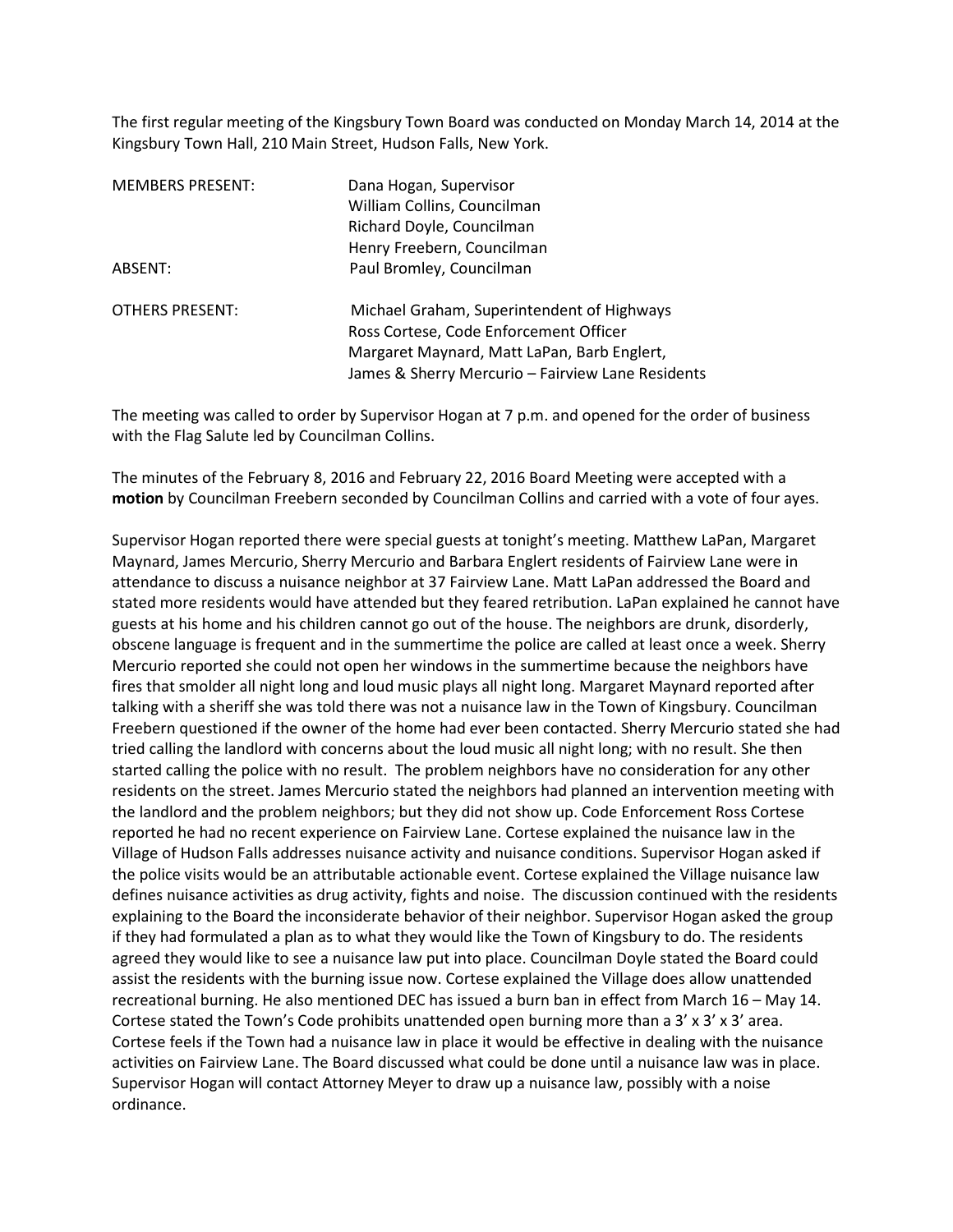A **motion** by Councilman Doyle seconded by Councilman Freebern and carried by a vote of four ayes giving permission to Todd Humiston Dog Control Officer to attend the Dog Control Conference on May 10 & 11, 2016 in Guilderand.

Colleen Adamec, Town Assessor, provided the Board with copies of Form RP-7114, a report for Special Franchise Activity. After discussion the Board would like more details about this report.

Mike Gray had talked to Supervisor Hogan shortly before he took office. Gray stated that \$7,500.00 was distributed to the Town of Kingsbury Recreation Department with the intent to repair and re-seal the northern basketball court at Derby Park. The funds had been transferred from the Recreation Department Budget to the General Fund because there was some confusion as to what the funds were for. A **motion** by Councilman Freebern seconded by Councilman Doyle and carried by a vote of four ayes to re-appropriate the funds of approximately \$7,500.00 from the General Fund back to the Recreation Department Budget, with the intention of completing the work this year.

Supervisor Hogan received a Verizon bill, a National Grid bill and some sewer bills from Bill Nikas, relating to the infrastructure and the Quarry Pump Station on Quarry Circle. Nikas was obligated to maintain the infrastructure, alarm and power on Quarry Circle for two years. After the two year period the Town of Kingsbury Sewer District would assume ownership and the costs associated with those. A **motion** by Councilman Freebern seconded by Councilman Collins and carried by a vote of four ayes to pay the bills and to change the billing and the financial address to the Town of Kingsbury Sewer District.

Town Clerk reported Town Attorney Jeffrey Meyer was interested in purchasing the safe in the tax office. After discussion the Board decided to declare the safe surplus and post it for bid on Auctions International to avoid any conflict of interest.

Town Clerk submitted the following report:

| TO:                                | Supervisor Hogan<br>Councilman: Bromley, Collins, Doyle & Freebern                                                                                      |
|------------------------------------|---------------------------------------------------------------------------------------------------------------------------------------------------------|
| FROM:                              | Tax Collector: Cynthia A. Bardin                                                                                                                        |
| SUBJECT:                           | 2016 Town & County Tax Collection                                                                                                                       |
| DATE:                              | March 14, 2016                                                                                                                                          |
| March 4, 2016 – Paid to Supervisor | $$2,364.19$ – Penalties Collected Feb. 17 – March 3, 2016<br>\$122.74 - Bank Interest for February<br>\$40.00 - Return Check Fee<br>\$2,526.93 -- Total |

Town Clerk reported Nelson Chase and Sean McLaughlin stopped at Town Hall after visiting Town Historian Paul Loding at Glens Falls Hospital. They reported he had shown signs of improvement.

Code Enforcement Ross Cortese reported he is waiting for an Inter-Municipal Agreement with the Town, Village and the Washington County Planning Department. Supervisor Hogan talked to Dave Armando,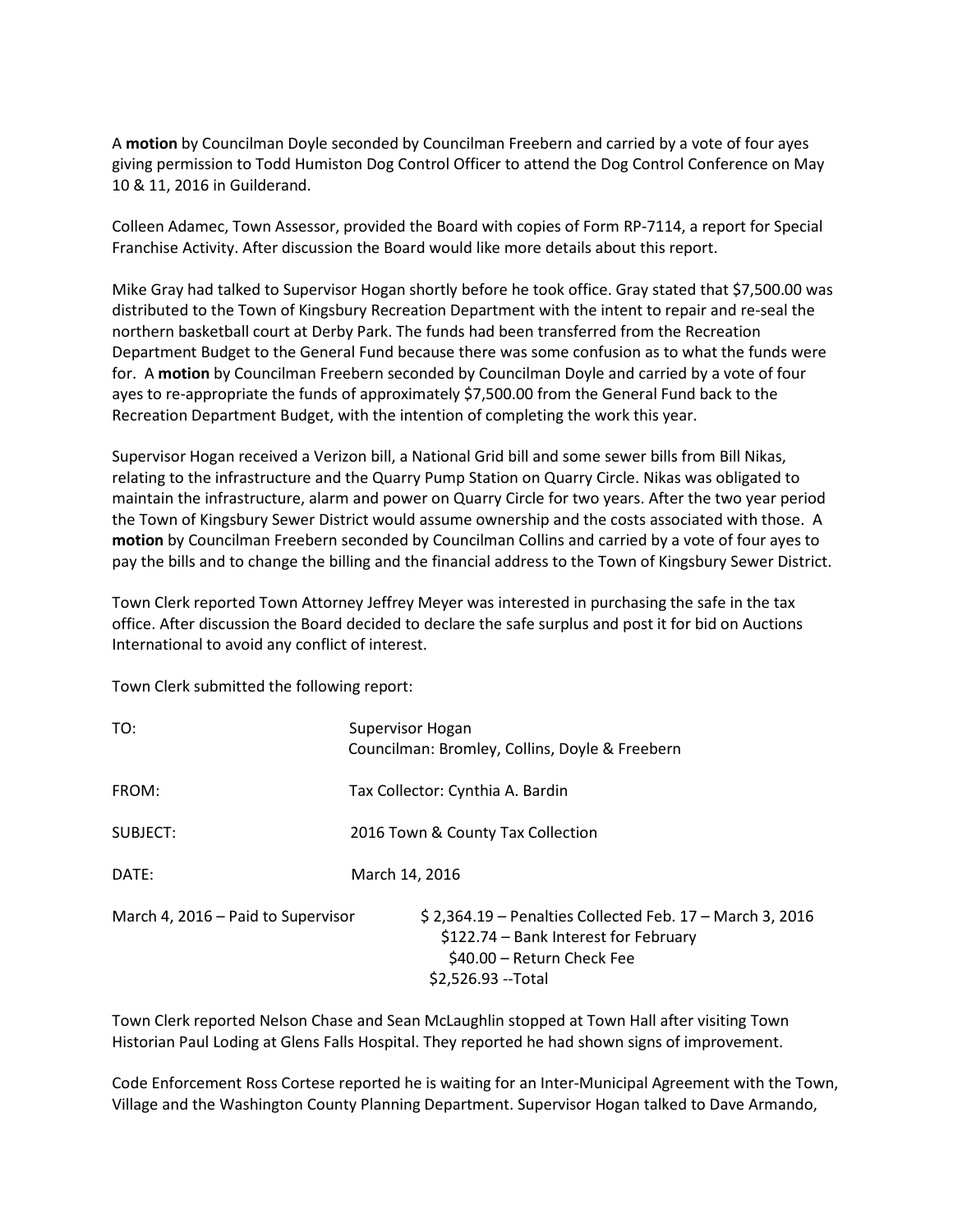Washington County Code Enforcement Administrator. Armando spoke to Public Safety about the Town/Village continuing to issue the building permits to retain the revenue once the transition is made in June. Supervisor Hogan reported Armando is against that as well as the County Board of Supervisors. Supervisor Hogan and Cortese met with Mayor Barton and have decided to proceed with their plan as it had been structured; with the permits going to the County. The building permit applications would be submitted here and any local issues would be reviewed, then we would sign off and forward the permit to the County. The County will review the structural plans, issue the permit, conduct all the inspections and when it is complete they will notify Cortese to conduct an inspection. The County will also conduct all the fire safety inspections. Cortese will still answer any complaints on property conditions and still enforce the property maintenance code. Cortese also reported he had received an email from Attorney Meyer with confirmation that the DEC had approved Schermerhorn's plans for the septic project; they are waiting for a confirmation letter before returning to the Planning Board.

Supervisor Hogan reported the Town and Village Courts are working closely together and getting ready for the transition once the Village Court is dissolved in April 2016.

Superintendent of Highways Michael Graham reported the net had been installed at Derby Park to stop the baseballs from hitting Betty Webster's house.

Superintendent Graham reported he had received approval from the NYS Department of Transportation to reduce the speed limit to 45 mph on the following roads: Hartman Road, Hendee Road, Stone Schoolhouse Road and Kingsbury Road.

A **motion** by Councilman Freebern seconded by Councilman Collins and carried by a vote of 4 ayes to declare the following as surplus:

- #1. 3 Wisconsin Motors & Various Parts
- #2. Ford 391 Industrial Motor with Automatic Transmission
- #3. Dana Spicer 5 Speed Transmission w/PTO, removed from a DT International Motor
- #4. Craftsman 32" Snowblower / John Deere 14, size 21" cut ,5 h.p. self-propelled
- #5. Hercules Engine Model 5x4 D3 Motor, # 2572049, 4 cylinder
- #6. LX 790 Linamar, Model # 11253H, Serial # GO3X324084
- #7. Goodyear 12R 22.5 1 rim & 2 tires
- #8. John Deere STX 38 w/ 46" mower deck bad transmission 12.5 OHU Kohler Motor
- #9. IH 4 cylinder gas motor, out of air compressor, Model UC 2 WWL025C, Serial # 38995
- #10. 12 21" x 48" screens & 2 21" x 48" Storm Windows
- #11. Interior Pine Hollow Doors 36" x 80"
- #12. 1951 International Harvester Refrigerator w/freezer, Model UA-95, Serial # 0020575
- #13. 1997 Roper Refrigerator
- #14. 1863 Marvin's Vintage Antique Safe w/ rare painting art

Councilman Doyle asked if Graham was going to post the roads. Graham does not feel it is necessary with the mild winter we have had.

Councilman Doyle prepared a cost analysis sheet for the total cost per equivalent paved mile for all the Towns in Washington County. Doyle would like to get the December 2015 actual expenditures for each Town so he could look at what was actually spent. The initial overview of the analysis shows that the Town is above the County average. Councilman Doyle will continue the analysis once he receives the 2015 expenditures of the other Towns.